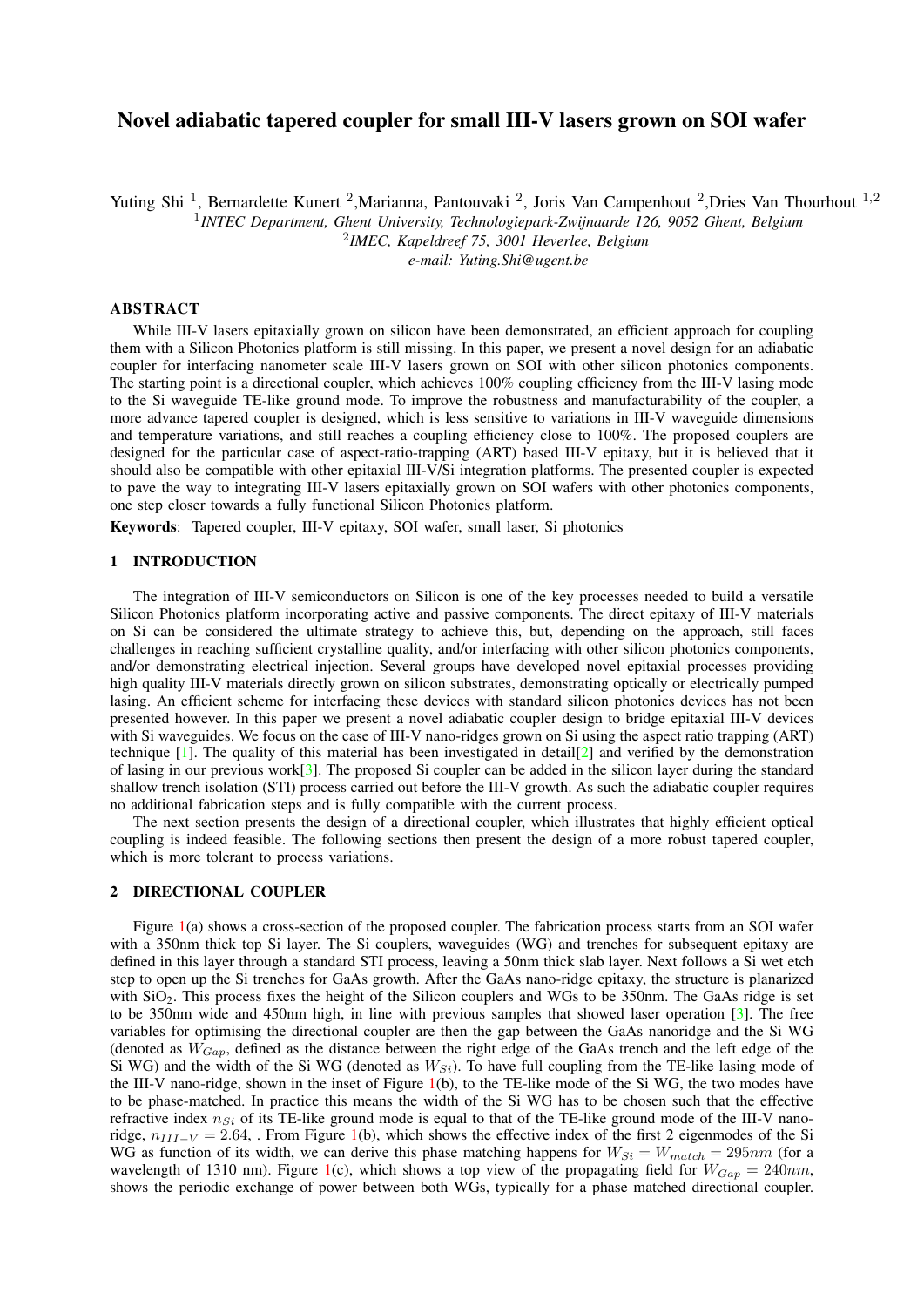The coupling length is  $45\mu m$ . To get full power exchange, the phase-matched condition has to be rigorously met however and the device length has to be exactly equal to the coupling length. Therefore a directional coupler can only be optimized for a single wavelength and is highly sensitive to process variations. To illustrate this, Figur[e1](#page-1-0) (d) shows how the coupling length and coupling efficiency vary when the wavelength deviates from the design wavelength (1310nm).



<span id="page-1-0"></span>Figure 1. (a) Cross-section of the proposed directional coupler consisting of an active GaAs nano-ridge and a passive Si WG (unit: nm). (b) The calculated effective refractive index of the TE-like and TM-like ground modes of a 350nm high Si WG as a function of its width. The insert shows the lTE-like ground mode of the III-V nano-ridge WG. (c) The 2-D top view of the optical power propagating in the coupler. (d) The coupling length and coupling efficiency as a function of wavelength. The coupler was optimised for 1310nm.

# 3 ADIABATIC COUPLER

Given that the directional coupler is narrow-band and exhibits a low tolerance to fabrication and temperature variations, a more robust adiabatic coupler is proposed. The tapered Si WG remains in the same layer as in the directional coupler discussed above but its width is varied (Figure [2](#page-1-1) (a)). The left edge of the coupler is kept parallel with the GaAs nano-ridge while the right edge is linearly varying along the coupler. Figure [2\(](#page-1-1)b) shows the top view of the adiabatic coupler. The tapered Si WG starts with a width of  $W_1$ , ends with a width of  $W_2(> W_1)$  after a length L, and then connects to a straight WG. The respective optical modes at different cross sections of the coupler are also shown :  $\Phi_{III-V}^{TE}$  is the TE-like ground mode in the standalone III-V nano-ridge;  $\Psi_{+1}^{TE}$  is the symmetric (denoted with '+') TE-like supermode at the position of  $W_1$ ;  $\Psi_{+2}^{TE}$  is the symmetric TE-like supermode at the position of  $W_2$ ;  $\Phi_{Si}^{TE}$  is the TE-like ground mode in the standalone Si WG. For easier recognition, the symbol  $\Phi$  is used to represent the standalone waveguide optical modes while  $\Psi$  is used for the supermodes in the coupling region.

The coupling from the III-V lasing mode  $\Phi_{III-V}^{TE}$  to the Si WG mode  $\Phi_{Si}^{TE}$  can be decomposed into three individual coupling processes. The initial optical mode  $\Phi_{III-V}^{TE}$  in the active III-V nano-ridge is converted to  $\Psi_{+1}^{TE}$  at the start of the Si WG. Figure [2\(](#page-1-1)b) shows that the supermode  $\Psi_{+}^{TE}$  mostly overlaps with the III-V nanoridge for a narrow width  $W_1$  (that is  $\Psi_{+1}^{TE}$ ), and with the Si WG for a wide width  $W_2$  (that is  $\Psi_{+2}^{TE}$ ). The transition from  $\Psi_{+1}^{TE}$  to  $\Psi_{+2}^{TE}$  happens in the taper region. The last step is the conversion from  $\Psi_{+2}^{TE}$  to  $\Phi_{Si}^{TE}$ , after which the optical field is guided further in the standalone Si WG towards following optical components. The total coupling efficiency is the product of each individual mode coupling process.



<span id="page-1-1"></span>Figure 2. (a) 3-D sketch of the adiabatic coupler. (b) Top view of the coupler and the corresponding TE-like modes at different positions.

### 3.1 Optimisation of Coupler Widths

To get a high coupling efficiency, the widths  $W_1$  and  $W_2$  are first optimised. Figure [3](#page-2-3) (a) shows the overlap of mode  $\Psi_{+}^{TE}$  with modes  $\Phi_{III-V}^{TE}$  (solid line) and  $\Phi_{Si}^{TE}$  (dashed line) as a function of  $W_{si}$  for  $W_{Gap} = 240nm$ . It is observed that  $W_1$  should be narrower than 275nm in order to get the overlap between  $\Psi_{+1}^{TE}$  and  $\Psi_{+1}^{TE}$  and  $\Psi_{+1}^{TE}$  higher than 99%, while  $W_2$  should be wider than 315nm for overlap between  $\Psi_{+2}^{TE$ The intersection point is where  $W_{si} = W_{match} = 295nm$ . Apart from this, it has to be ensured that coupling only occurs among the four TE-like optical modes shown in Figure [2](#page-1-1) (b), and all TM-like modes should be excluded. Figure  $\overline{3}$  $\overline{3}$  $\overline{3}$  (b) shows the effective refractive index  $n_{eff}$  of the TE- and TM-like ground modes of the